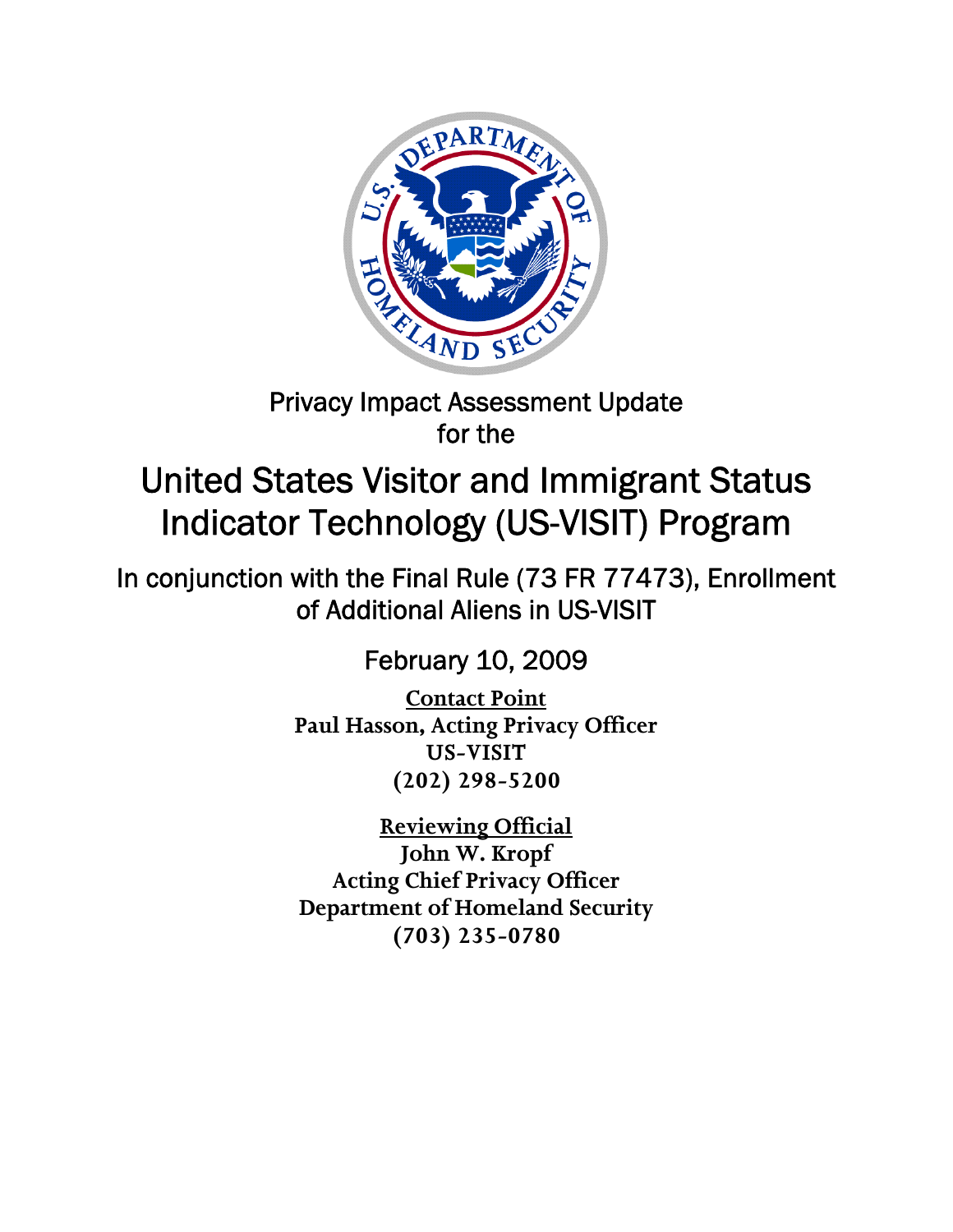

### Abstract

The United States Visitor and Immigrant Status Indicator Technology (US-VISIT) Program is an integrated, automated biometric entry-exit system that records the arrival and departure of aliens; conducts certain terrorist, criminal, and immigration violation checks on aliens; and compares biometric identifiers to those collected on previous encounters to verify identity. US-VISIT is publishing this Privacy Impact Assessment (PIA) update in connection with the publication of the final rule to expand US-VISIT biometric collection requirements to cover additional classes of aliens. Under the final rule, effective January 18, 2009, 2008, US-VISIT will have the authority to process all aliens not explicitly exempted, with the exception of those Canadian citizens applying for admission as B-1/B-2 visitors for business or pleasure.[1](#page-1-0)

### Introduction

The United States Visitor and Immigrant Status Indicator Technology (US-VISIT) Program is an integrated, automated biometric entry-exit system that records the arrival and departure of aliens; conducts certain terrorist, criminal, and immigration violation checks on aliens; and compares biometric identifiers to those collected on previous encounters to verify identity. US-VISIT has been implemented in stages, with each stage adding additional capabilities, locations of implementation, or populations. For each stage, US-VISIT has published a Privacy Impact Assessment (PIA), or an update that describes changes to the program from previous PIAs.

This PIA updates the US-VISIT PIA that analyzed the expansion of US-VISIT to cover additional categories of aliens, which was published on July 12, 2006, in support of a Notice of Proposed Rulemaking (NPRM) on the Authority to Process Additional Aliens in US-VISIT.<sup>[2](#page-1-1)</sup> That PIA describes changes to the US-VISIT Program to extend US-VISIT biometric collection requirements to any alien (subject to specific exemptions as described below), with the exception of those Canadian citizens applying for admission as B-1/B-2 visitors for business or pleasure. The expansion to cover additional categories of aliens will be implemented with the addition of one or more additional categories of aliens as technological and operational resources permit. US-VISIT is publishing this PIA update to accompany the Final Rule on the Authority to Process Additional Aliens in US-VISIT. The final rule does not differ from the NPRM in any manner that would affect privacy; therefore, US-VISIT identified no additional privacy risks.

<span id="page-1-0"></span><sup>1</sup> On January 16, 2009 US‐VISIT published technical revisions to the original rule published in December. The revisions did not affect the substance of the rule. The revisions can be found at 74 FR 2837.

<span id="page-1-1"></span><sup>&</sup>lt;sup>2</sup> All US-VISIT PIAs are available for review on the DHS Privacy Office Web site –

http://www.dhs.gov/xinfoshare/publications/editorial\_0511.shtm#13. The US‐VISIT PIA Update,

dated July 12, 2006, which specifically identifies the inclusion of additional aliens into the program, can be found at: http://www.dhs.gov/xlibrary/assets/privacy/privacy\_pia\_usvisit\_addaliens.pdf.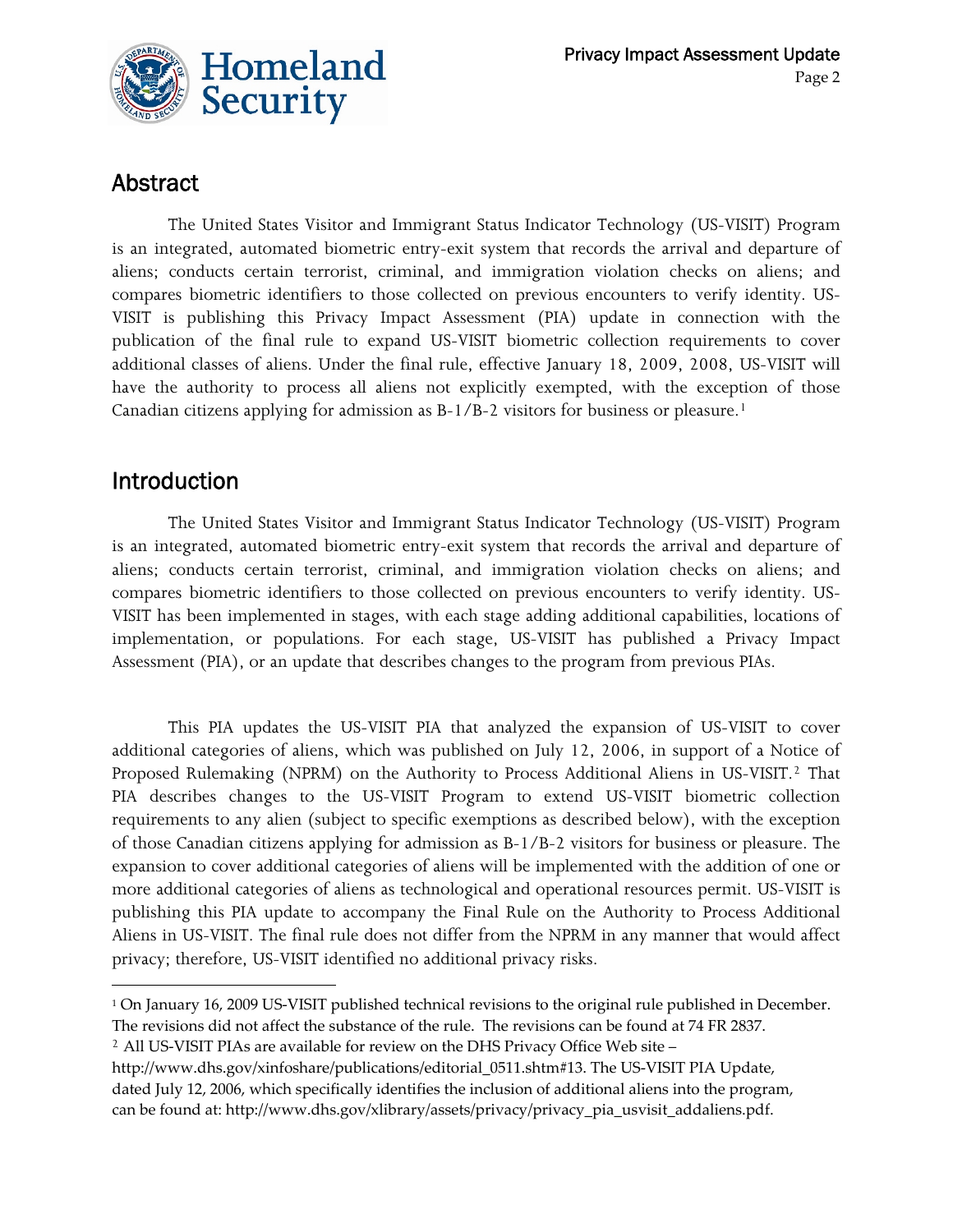

### Privacy Impact Analysis

 On July 12, 2006, the Department of Homeland Security (DHS) published a PIA update in support of the NPRM published on July 27, 2006. The NPRM and PIA were published to modify US-VISIT regulations to provide that any alien may be processed through US-VISIT (subject to specific exemptions<sup>[3](#page-2-0)</sup>), with the exception of those Canadian citizens applying for admission as B-1/B-2 visitors for business or pleasure.[4](#page-2-1) Several large classes of aliens will be affected by this change including:

- U.S. Lawful Permanent Residents (LPRs)
- Aliens seeking admission on immigrant visas
- Refugees and asylees
- Certain Canadian citizens who receive a Form I-94 at inspection or who require waivers of inadmissibility
- Aliens paroled into the United States
- Aliens applying for admission under the Guam Visa Waiver Program

DHS received 69 comments in response to the July 27, 2006, NPRM. Twelve of these raised privacy issues. With regard to privacy, the comments received highlighted concerns in four areas: "mission creep," or concern that US-VISIT was expanding beyond its original purpose in a way that individuals who had participated in US-VISIT were not made aware of the full scope of the program; lack of right of judicial review for individuals affected by US-VISIT; privacy during the inspection process; and false hits, which occur on individuals incorrectly identified as subjects of interest.

Of the four areas of concern, the majority of comments focused on mission creep. That is, there was concern as to whether the US-VISIT Program was expanding beyond its scope as articulated in previous privacy and regulatory publications. As noted above, the US-VISIT Program has been implemented in stages, with each stage adding additional locations, capabilities, or covered populations. However, it has always been the case—and it is the statutory mandate—that US-VISIT cover all aliens entering and exiting the United States. The initial language described the US-VISIT-covered population as visitors or travelers, which may not have been previously viewed as including such groups of aliens as LPRs. Nevertheless, all of the authorizing statutes refer to "aliens" without differentiation. In addition, mission creep concerns were raised around the issue of using the information for law enforcement purposes. However, it is clear in the statutory language authorizing US-VISIT, as well as the regulatory and privacy publications, that US-VISIT

<u> 1989 - Johann Stein, marwolaethau a bhann an t-Amhair Aonaichte an t-Amhair Aonaichte an t-Amhair Aonaichte a</u>

<span id="page-2-1"></span><span id="page-2-0"></span><sup>&</sup>lt;sup>3</sup> The following categories of aliens are expressly exempt by regulation from US-VISIT biometric collection requirements: aliens admitted on A-1, A-2, C-3, G-1, G-2, G-3, G-4, NATO-1, NATO-3, NATO-4, NATO-5, or NATO-6 visas; children under the age of 14; persons over the age of 79; and certain officials of the Taipei Economic and Cultural Representative Office and members of their immediate families seeking admission on E-1 visas.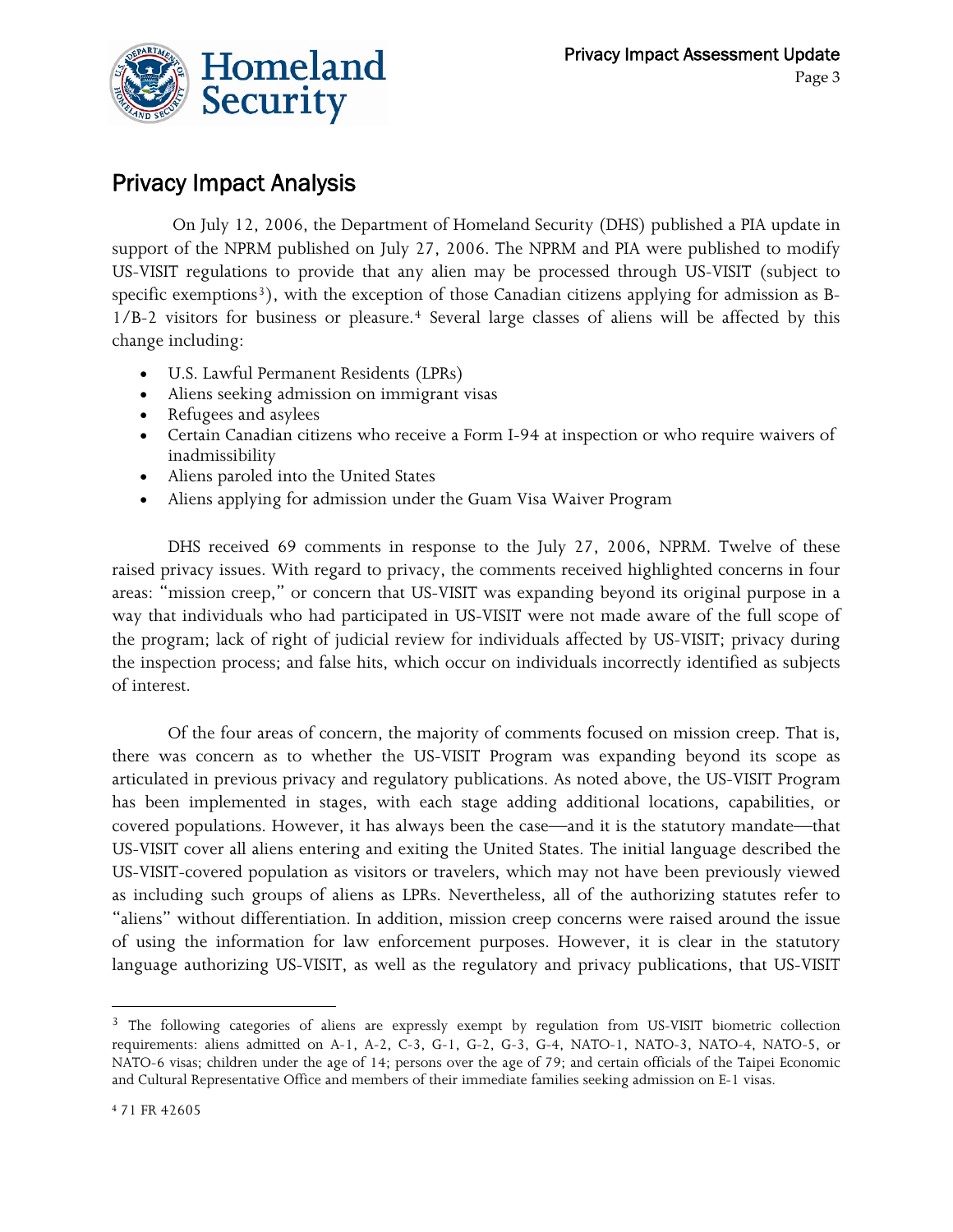

has national security and immigration law enforcement purposes, inasmuch as it coordinates with other DHS components that have specific law enforcement authority, such as U.S. Customs and Border Protection (CBP) and U.S. Immigration and Customs Enforcement (ICE).

The second privacy concern was that DHS should offer a right of judicial review for individuals adversely affected by US-VISIT. DHS and the Department of Justice have consistently maintained that a determination of inadmissibility is excluded from judicial review and reviewable only pursuant to other statutory and regulatory provisions. See, e.g., section 240 of the Immigration and Naturalization Act (8 U.S.C. 1229a). However, if an individual believes that there is an error in the information contained in a DHS system that was collected through the US-VISIT process, DHS has provided a redress process to have records reviewed and amended or corrected based on accuracy, relevancy, timeliness, or completeness. This process includes confirming that mismatches and other errors are not retained as part of an alien's record. The first opportunity for data correction occurs at the port of entry, where CBP officers have the ability to manually correct most biographic errors, such as name, date of birth, flight information, and document errors.

There may be cases where individuals are no longer at the port of entry but believe that their data may be incorrect. For these situations, DHS has developed and implemented a centralized and well-publicized redress process, the Traveler Redress Inquiry Program (TRIP), which is described in detail online at www.dhs.gov/trip. TRIP provides persons with a fast and easy way to review personal information collected about them; to have information corrected as appropriate; and, if desired, to appeal redress decisions to the DHS Chief Privacy Officer. While millions of people have interacted with US-VISIT identity management services, US-VISIT has received only 437 petitions for redress out of more than 95 million encounters. Furthermore, the vast majority of these have largely centered on requests for information about the program, or were attempts to correct information to ensure that persons were not routinely selected for secondary inspection.

The third privacy issue was that, to enhance a covered individual's privacy, anyone sent to secondary inspection for purposes related to US-VISIT should be placed in a line separate and apart from those sent to secondary for other purposes. However, at the time that an individual is sent to secondary, the CBP officer does not know definitively whether the reason is related to US-VISIT or some other factor. Initial studies have determined, however, that the incidence of travelers being identified incorrectly as "watchlist hits" by US-VISIT and being referred to secondary as a result is low. At the time of publication and during the public comment period, this occurred less than one-tenth of 1 percent of the time anyone was sent to secondary.

The final privacy issue was that US-VISIT needs to be modified to reduce the impact of false hits—individuals who are incorrectly identified as watchlist hits. DHS is actively attempting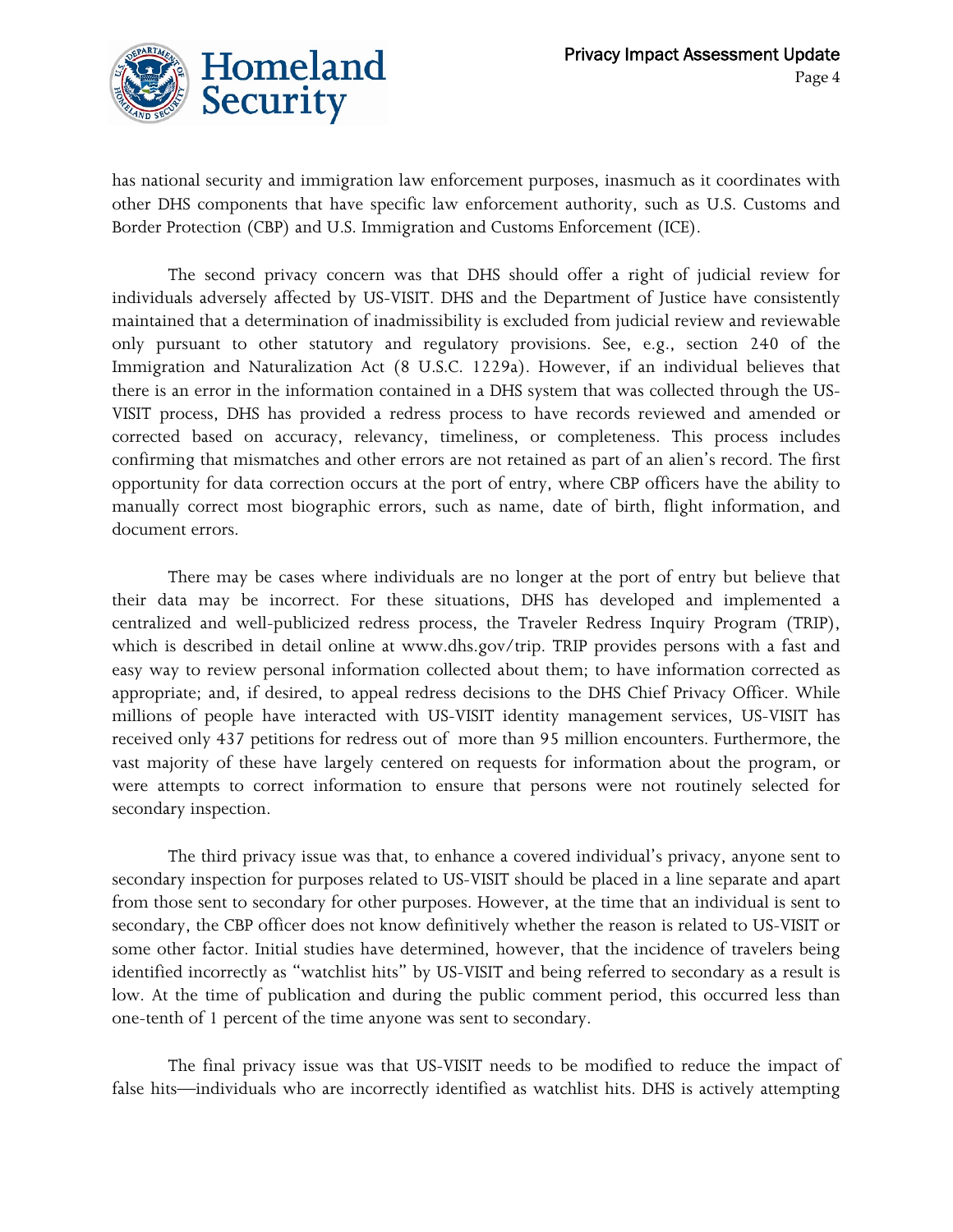

to decrease the likelihood of false hits with frequent upgrades of matching algorithms, technologies, and processes.

#### *Risks Identified in Previous PIA*

#### Data Collection

 DHS is not collecting additional types of data from the US-VISIT-covered population; the covered population itself is growing. US-VISIT systems will face new performance and operational challenges because of the expanding covered population. However, this is a quantitative rather than qualitative change to an existing privacy risk. DHS mitigates the privacy risk of this expansion by expanding biometric-matching system capabilities with extensive security measures to protect US-VISIT systems; and through additional system education and training, policies, and procedures provided to users in handling this data.

#### Data Use

 There are no new uses of data based on the changes to US-VISIT necessitating this PIA. However, there is a potential privacy risk because an incorrect decision may be made based on potentially inaccurate data from the transfer of historical U.S. Citizenship and Immigration Services (USCIS) data in the DHS Automated Biometric Identification System (IDENT). To mitigate such a risk, US-VISIT uses a quality assurance process to identify any errors in properly matching individuals with relevant records (e.g., special checks targeted at specific data elements exhibiting a statistically significant tendency to cause matching errors).

#### Data Disclosure

 Nevertheless, any sharing of data, whether internal or external, increases the potential for compromising that data and creates new opportunities for misuse. US-VISIT mitigates these vulnerabilities by working closely with sharing organizations to develop secure standard operating procedures for sharing this data. These procedures are documented in sharing agreements. In all cases of sharing internal to DHS, all organization are required to comply with the Department's security policies and procedures.